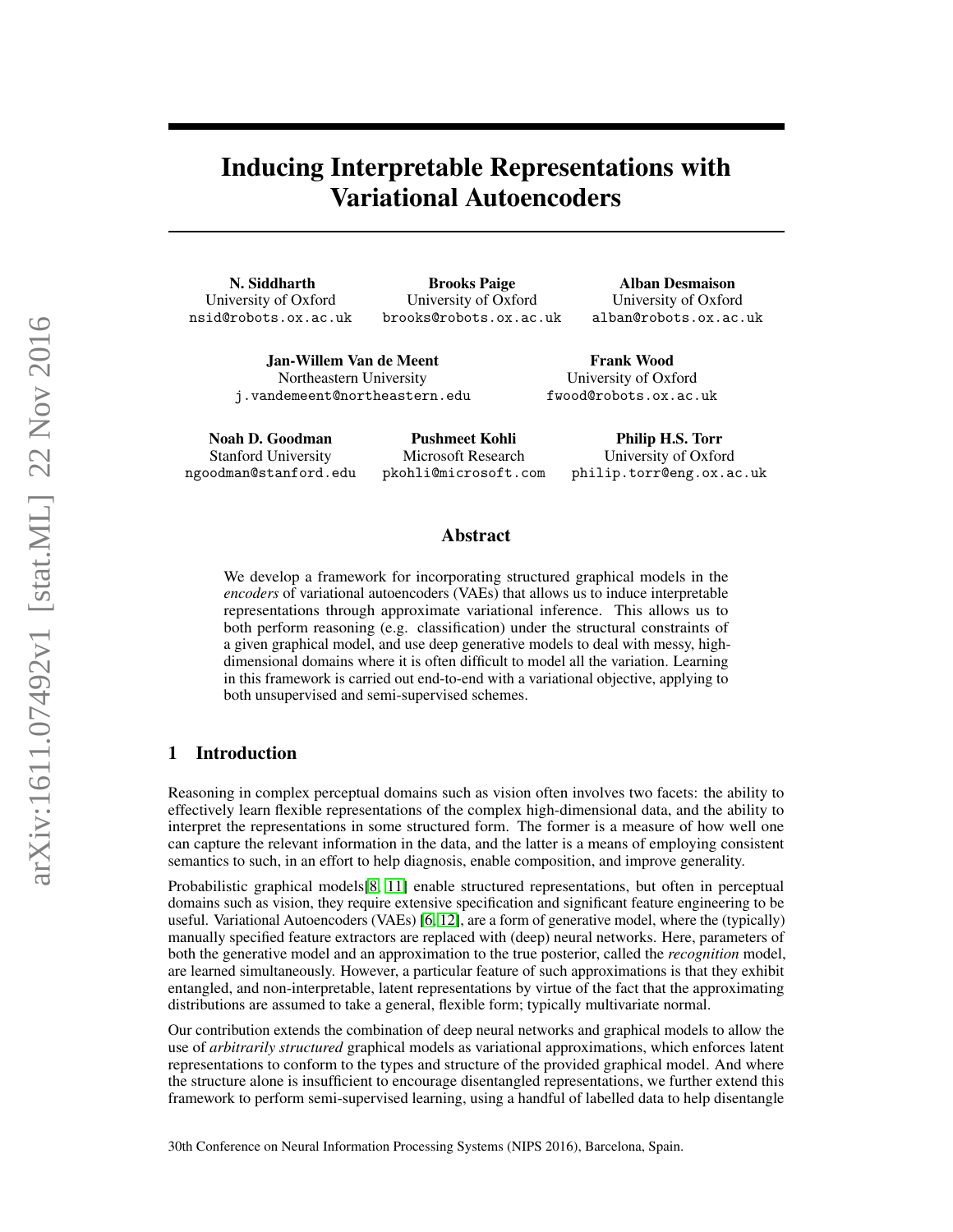the latent representation.<sup>[1](#page-1-0)</sup> Our framework employs a single variational objective in which parameters of both the generative and recognition models are learned simultaneously.

We shares features, motivation, and goals with a variety of recent work. Kingma et al. [\[7\]](#page-5-4) explores the ability to perform semi-supervised learning in the VAE setting. This is accomplished by partitioning the latent space into structured and unstructured random variables, and providing labels for the structured variables. Kulkarni et al. [\[10\]](#page-5-5) employ an particular interpretable model for their latent space, where each component is independent of the others, providing weak supervision through a customized training procedure rather than through explicit labels. We build on such work on semi-supervised learning by extending to more general models and structures for the latent space. Sohn et al. [\[14\]](#page-5-6) perform fully-supervised learning in the particular case where both the (unstructured) latents and labels can be taken to be conditioned on the data.

Closest in spirit and motivation is recent work by Johnson et al. [\[4\]](#page-4-0), which also involves combining graphical models with VAEs to do unsupervised learning. It is employed as a means to extend the class of problems for which graphical model inference for can be performed effectively, involving the relaxation of conjugacy constraints for likelihoods. Finally, Schulman et al. [\[13\]](#page-5-7) provides a general method for estimating gradients of stochastic computations, which has been applied to models with structured latent spaces and discrete latent variables by Eslami et al. [\[3\]](#page-4-1). An additional contribution of our work is a package for Torch [\[2\]](#page-4-2) which permits simple simultaneous specification of deep generative models with structured latent spaces, and of the their corresponding inference networks.

#### 2 Formulation

Fundamentally, we wish to learn the parameters of a graphical model chosen to model the data. This is typically a generative model over data xand latents z, denoted  $p_{\theta}(\mathbf{x}, \mathbf{z})$ . We would like to estimate the posterior over the latents given the data, denoted  $p_{\theta}(\mathbf{z} \mid \mathbf{x})$ , in order to extract a representation. When we wish to extract an *interpretable* representation, then this corresponds to constraining the model we are learning to be one whose posterior distribution is then amenable to human inspection.

Although in the general case, computation of the exact posterior distribution  $p_{\theta}(\mathbf{z} \mid \mathbf{x})$  is intractable, recent advances in deep generative models enable the the use of the variational autoencoder to learn a parametrised approximation  $q_{\phi}(\mathbf{z} \mid \mathbf{x})$  to it. Here, the variational approximation is used as a surrogate for the (intractable) exact posterior, constrained to match the true posterior through  $D_{\text{KL}}(q_{\phi}(\mathbf{z} \mid \mathbf{x}) || p_{\theta}(\mathbf{z} \mid \mathbf{x}))$ . However, since one cannot actually evaluate the true posterior, the VAE optimises an alternate objective

$$
D_{\text{KL}}(q_{\phi}(\mathbf{z} \mid \mathbf{x}) \parallel p_{\theta}(\mathbf{z} \mid \mathbf{x})) = -\mathcal{L}(\theta, \phi; \mathbf{x}) + \log p_{\theta}(\mathbf{x})
$$
  
where  $\mathcal{L}(\theta, \phi; \mathbf{x}) = \mathbb{E}_{q_{\phi}(\mathbf{z} \mid \mathbf{x})}[p_{\theta}(\mathbf{x}, \mathbf{z}) - q_{\phi}(\mathbf{z} \mid \mathbf{x})]$ 

called the evidence lower bound (ELBO) that lower bounds the marginal likelihood log  $p_{\theta}(\mathbf{x})$ . Here, both the generative model parameters  $\theta$  and recognition model (the approximation distribution) parameters  $\phi$  are characterised by (deep) neural networks, and are both learned simultaneously. The ELBO objective can also be reformulated as

$$
\mathcal{L}(\theta, \phi; \mathbf{x}) = \mathbb{E}_{q_{\phi}(\mathbf{z}|\mathbf{x})}[p_{\theta}(\mathbf{x} | \mathbf{z})] - D_{\text{KL}}(q_{\phi}(\mathbf{z} | \mathbf{x}) || p(\mathbf{z}))
$$

to indicate that the approximating distribution is used, along with a prior over the latents, to *regularise* the standard autoencoder objective of the expected log likelihood.

While recent approaches to deep generative modelling places constraints, on the structure of the generative model  $p_{\theta}(\mathbf{x}, \mathbf{z})$ [\[4\]](#page-4-0), we incorporate them into the *encoder model*  $q_{\phi}(\mathbf{z} | \mathbf{x})$ . We do so for two principal reasons. Firstly, a mean-field approximation in  $q_{\phi}(\mathbf{z} \mid \mathbf{x})$ , as is typically assumed, is a poor fit for perceptual domains such as vision. Complex dependencies that arise in the posterior due to intricacies of the rendering process, even when latent variables may be considered *a priori* independent, means that such a mean-field assumption is often insufficient. Secondly, an unstructured form (say, multivariate normal) for the variational approximation, means that the recognition model produces latents that are also unstructured, and as is, not interpretable. Any attempts to imbue an

<span id="page-1-0"></span><sup>1</sup> For the purposes of this manuscript, we refer to latent representations that are disentangled as *structured* and latent representations that are entangled as *unstructured*. The notions of entangled and disentangled representations relate to concise and well-defined human interpretability (visual gestalt) of the axes of variation.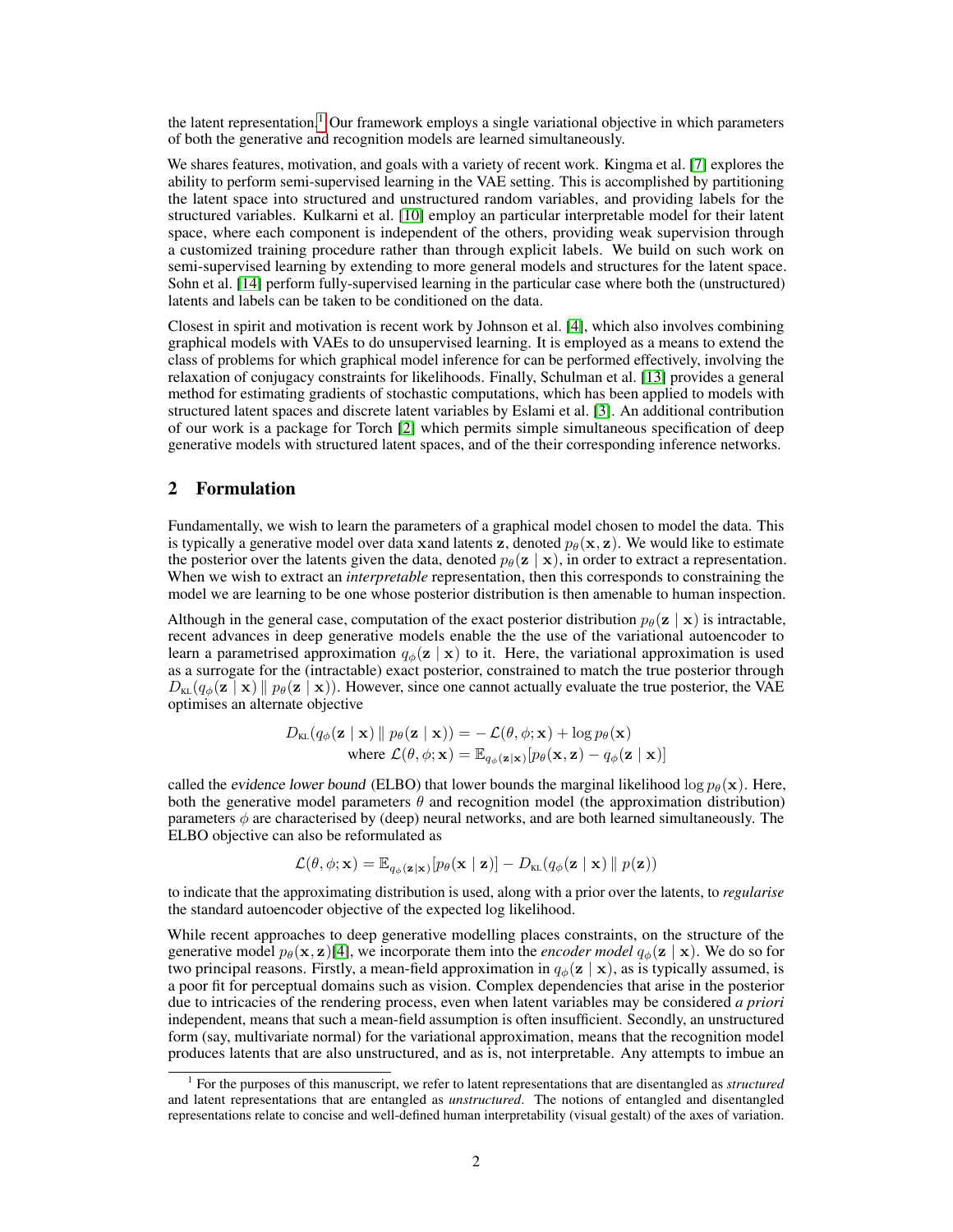interpretation on such representations typically happens after the fact, by adding a discriminative model on top of the learned representations. Adding structure to the encoder model ameliorates both these concerns, by allowing a richer dependency structure in the recognition model, and also inducing latent representations whose interpretability is governed by the given graphical model. Our framework enables the specification of a wide variety of graphical models, in an embedded domain-specific language (EDSL), expressed directly in the Torch[\[2\]](#page-4-2) framework.

#### 2.1 Model

Particularly, for the domains we are interested in here, the models we employ factorise into structured latents y and unstructured latents z, on top of the specific factorisation imposed for the structured latent variables. The typical form of the generative model is given by  $p_\theta(\mathbf{x}, \mathbf{z} \mid \mathbf{y}) =$  $p_{\theta}(\mathbf{x} \mid \mathbf{z}, \mathbf{y}) p_{\theta}(\mathbf{z}, \mathbf{y})$  where  $p_{\theta}(\mathbf{x} \mid \mathbf{z}, \mathbf{y})$  is typically a multivariate normal distribution and  $p_{\theta}(\mathbf{z}, \mathbf{y})$ is some appropriately structured latent(s). We use the unstructured latent variables as a means to capture variation in the data not explicitly modelled, jointly learning a likelihood function partially constrained by the structured latents, but crucially not enforcing that they totally explain the data.

The variational approximation to the true posterior,  $q_{\phi}(\mathbf{z} | \mathbf{x})$ , is nominally taken to be of the same family as the prior distribution, as  $q_{\phi}(\mathbf{z}, \mathbf{y} | \mathbf{x})$ , but can often include additional structure and alternate factorisations as appropriate. One particular factorisation introduces a dependence between the structured and unstructured latents in the approximation, conditioning the latter on the former as  $q_{\phi}(\mathbf{z}, \mathbf{y} | \mathbf{x}) = q_{\phi}(\mathbf{z} | \mathbf{y}, \mathbf{x}) q_{\phi}(\mathbf{y} | \mathbf{x})$ . This removes the implicit "mean field" assumption in the recognition network, and reflects the fact that the latent variables z and y typically exhibit conditional dependence on x, even if the latent variables are *a priori* independent.

Models with such top-level factoring are useful for situations where interpretability is only required or useful to model along certain axes of variation. It is useful when we wish to interpret the same data from different viewpoints and contexts like when the choice and form of labels is fixed. And it is useful for when we cannot conceivable capture all the variation in the data due to its complexity and so settle for a particular restriction, as is the case with real world visual and language data.

#### <span id="page-2-0"></span>2.2 Learning

Although we impose structure in the recognition network through the graphical models, it is not necessarily certain that the nodes corresponding to particular variables actually encode the desired "semantics" of that node. For example, in a graphical model that decomposes as described above, where the structured latent y encodes digit identity (0-9), and the unstructured latent z captures the style, there is no certainty that the decomposition alone is sufficient to learn disentangled representations Without the use of supervision, one has no guarantee that the structured and unstructured latents fulfil their respective roles in such a scheme.

We build on the work by Kingma et al. [\[7\]](#page-5-4) to construct a semi-supervised learning scheme where a small amount of supervision is sufficient to break the inherent symmetry problem and learn appropriate representation. In their framework, the objective has a term involving labelled data, that treats both data x and label y as *observed* variables, and a term involving unlabelled data, that simply *marginalises out* the label yover its support. They also add an explicit term to learn a classifier (in the recognition model) on the supervised data points.

We too can employ the same objective, but we note that in such cases, there is often a cost to be paid computationally. The marginalisation scales poorly with both shortage of labels and support size. Alternately, we observe that for discrete random variables they are only used as input to the neural network that parametrises the generative model, we can often simply *plug-in* the probability vector of the discrete distribution instead of sampling from it, similar to the *straight-through* estimator [\[1\]](#page-4-3). This is of course, not applicable in general, but if the posterior over labels  $p_{\theta}(\mathbf{y} \mid \mathbf{x})$  is close to a Dirac-Delta function, as in the classifying-digits example, then it is a good approximation.

Other points of difference involve the use of richer approximations for the encoder and decoder in the form of convolutional neural networks (CNNs) [\[9\]](#page-5-8), and the introduction of a *supervision rate* enabling repeated observation of a labelled data point, in different contexts, in order to reduce estimator variance. CNNs helps avoid employing a stacked model [\[7\]](#page-5-4), allowing a single, joint objective with comparable performance. Supervision rates are motivated by the fact that observing a labelled data point in the context of *different* unlabelled data points (in a mini-batched training regime), can help moderate the variance in learning steps.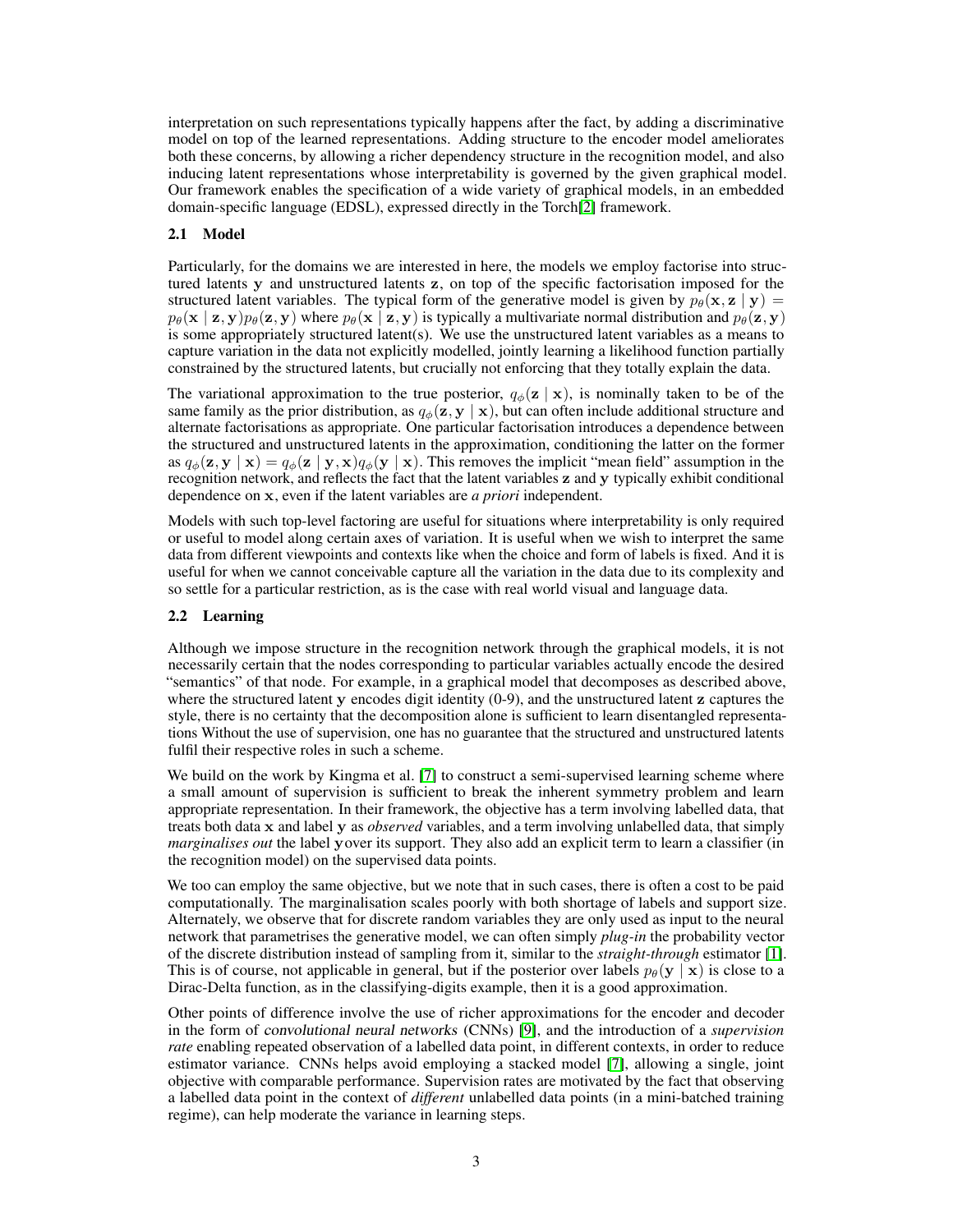

<span id="page-3-1"></span>Figure 2: (a) Classification-error rates for different (per-class) labelled-set sizes (l) over different runs. (b) Classification-error for the MNIST dataset over different labelled set (per class) sizes  $(l)$ and supervision rates  $(r) = \{0, 0.01, 0.05, 0.1, 0.5, 1.0\}.$ 

## 3 Experiments

We evaluate our framework on its ability to learn interpretable latents through both an effective recognition model and an effective generative model. The efficacy of the recognition model is evaluated on a label-classification task, and the efficacy the generative model is evaluated on the *visual analogies* task. The evaluations are conducted on both the MNIST and Google Street-View House Numbers (SVHN) datasets using the generative and recognition models shown in Fig. [1.](#page-3-0)



<span id="page-3-0"></span>Figure 1: (l) Generative and (r) recognition models with digit  $d$  and style  $n$ .

Both the MNIST and SVHN datasets were employed with a training-test split of 60000/10000 for MNIST and 73000/26000 for SVHN. For the MNIST dataset, we use a standard single-hidden-layer MLP with 512 modes for both the encoder and decoder. For the SVHN dataset, we use a CNN architecture with a convolutional encoder and a deconvolutional decoder, with two blocks of  $32 \rightarrow 64$ filters in the encoder, and the reverse in the decoder. For learning, we used AdaM [\[5\]](#page-5-9) with a learning rate of 0.001 (0.0003 for SVHN) and momentum-correction terms set to their default values. The minibatch sizes varied from 80-300 depending on the dataset used and the supervised-set size.

To evaluate the recognition model quantitatively, we compute the classification accuracy of the label-prediction task with the model for both datasets. This allows us to measure the extent to which the latent-space representations are disentangled, capturing the kinds of representations one would expect *a priori* given the graphical model. The results, with comparison against Kingma et al. [\[7\]](#page-5-4), are reported in Fig. [2\(](#page-3-1)a). For the MNIST dataset, we compare against their "M2" model, as we use just the standard MLP for the experiments without performing a preliminary feature-learning step. For the SVHN dataset, we compare against the stacked "M1+M2" model, since we employ a more effective feature learner for visual data through the CNN. As can be seen from the results, we perform comparably on the MNIST dataset, and comfortably beat the error rates on the SVHN dataset. Note that these recognition networks employed the plug-in estimator discussed in Section [2.2.](#page-2-0)

A particular feature of our approach is the ability to learn disentangled representations with just a few labelled data points. Combined with the ability to re-observe a particular labelled data point through the use of the supervision rate, our framework can effectively disentangle the latent representations in a semi-supervised learning regime involving only a handful of labelled data. Figure [2\(](#page-3-1)b) shows how the error rate varies with change in the supervision rate for different labelled set (per class) sizes. Note the steep drop in error rate with just a handful of labels (e.g. 10) seen just a few times (e.g. 1%) of the time). The supervision rate here corresponds to sampling minibatches of 80 data points from a total labelled set of 100 data points, with each label class equally represented in the labelled set.

Another means of measuring how well the latent space has been disentangled is by manipulation of the generative model. Here, one can vary the values of particular variables, and observe if the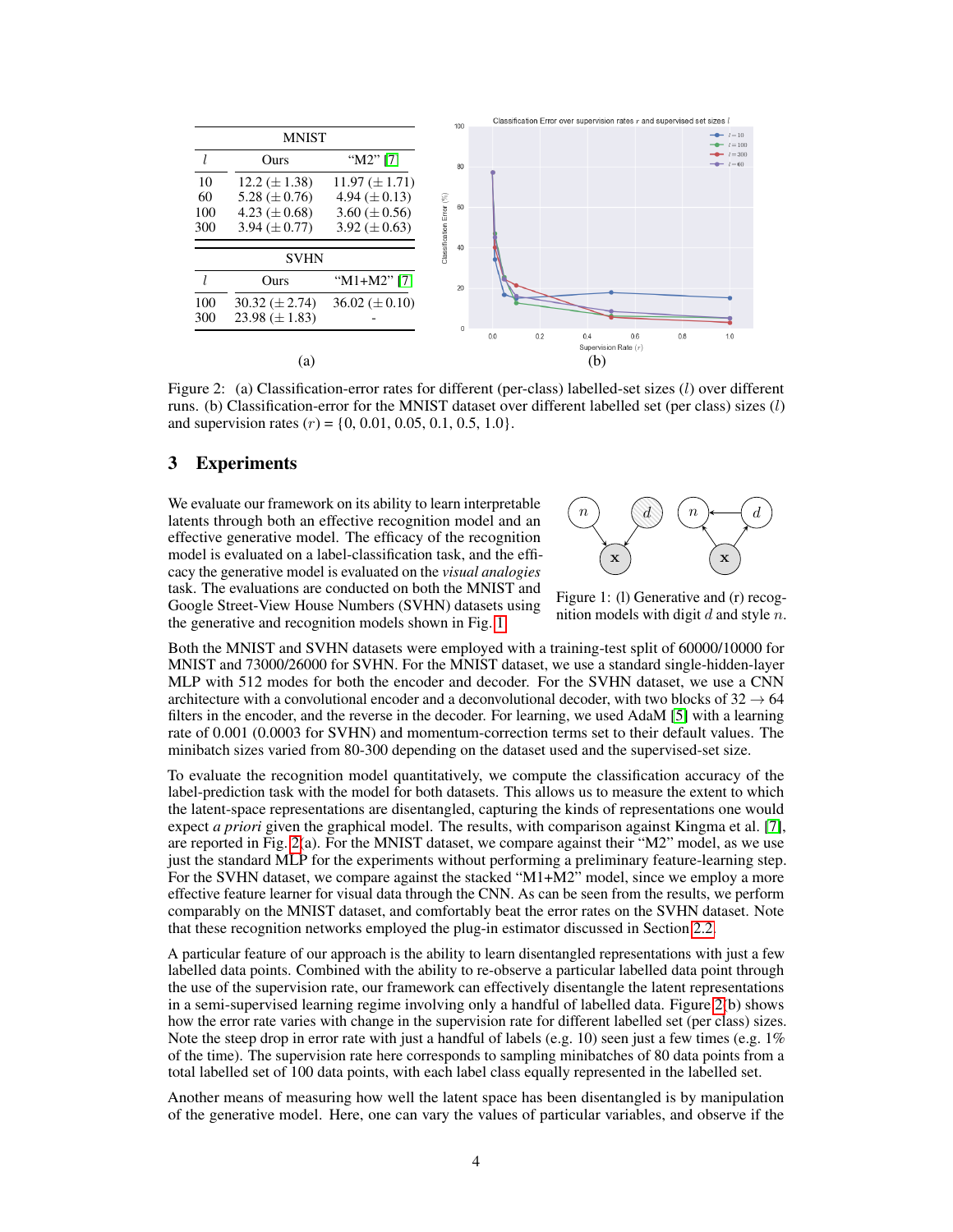

<span id="page-4-4"></span>Figure 3: Exploring the disentangled latent space through the generative model. (a) Visual analogies, where the style latent variable n is kept fixed and the label l varied. (b) Exploration in the style n space for a 2D latent Gaussian random variable, keeping label *l* fixed.

generative model produces outputs that suitably reflect the changes effected. For the datasets and models considered here, this is cast as the visual analogies task. Figure [3](#page-4-4) demonstrates the effect of manipulating the latent variables in the learnt generative model in different ways.

Figure [3\(](#page-4-4)a) tests the changes observed in the generative model outputs when the style variable  $n$ is held constant, and the digit label  $l$  is varied. For both the MNIST and SVHN datasets, it clearly demonstrates that changing only the digit label has the expected effect of varying the class, but maintaining style. Had the latent space not been sufficiently disentangled, this could not be the case.

Figure [3\(](#page-4-4)b) tests the changes observed in the generative model outputs in the opposite case, when the digit label  $l$  is held constant, and the style variable  $l$  is varied, for each of the digits in the MNIST dataset. Note that we only evaluate this capability on the MNIST dataset as this particular exercise needs the style variable to be 2-dimensional, which is just sufficient to capture the variations in MNIST, but is not sufficient to capture variation in the more complex SVHN dataset. Again, we note that digits maintain their identity in the outputs while *systematically* reflecting changes in style. This also is something that would not be possible had the latents not been sufficiently disentangled.

In summary, we demonstrate the utility and efficacy of employing graphical models in the encoders or recognition networks of variational autoencoders to induce interpretable latent representations with semi-supervised learning. Results of experiments conducted with our framework demonstrate, both qualitatively and quantitatively, the practical effectiveness of our framework in learning interpretable and disentangled latent representations.

#### References

- <span id="page-4-3"></span>[1] Yoshua Bengio, Nicholas Léonard, and Aaron Courville. Estimating or propagating gradients through stochastic neurons for conditional computation. *arXiv preprint arXiv:1308.3432*, 2013.
- <span id="page-4-2"></span>[2] Ronan Collobert, Koray Kavukcuoglu, and Clément Farabet. Torch7: A matlab-like environment for machine learning. In *BigLearn, NIPS Workshop*, 2011.
- <span id="page-4-1"></span>[3] S. M. Ali Eslami, Nicolas Heess, Theophane Weber, Yuval Tassa, Koray Kavukcuoglu, and Geoffrey. E Hinton. Attend, infer, repeat: Fast scene understanding with generative models. *arXiv preprint arXiv:1603.08575*, 2016.
- <span id="page-4-0"></span>[4] Matthew J. Johnson, David K. Duvenaud, Alex B. Wiltschko, Sandeep R. Datta, and Ryan P. Adams. Composing graphical models with neural networks for structured representations and fast inference. In *Advances in Neural Information Processing Systems*, 2016.